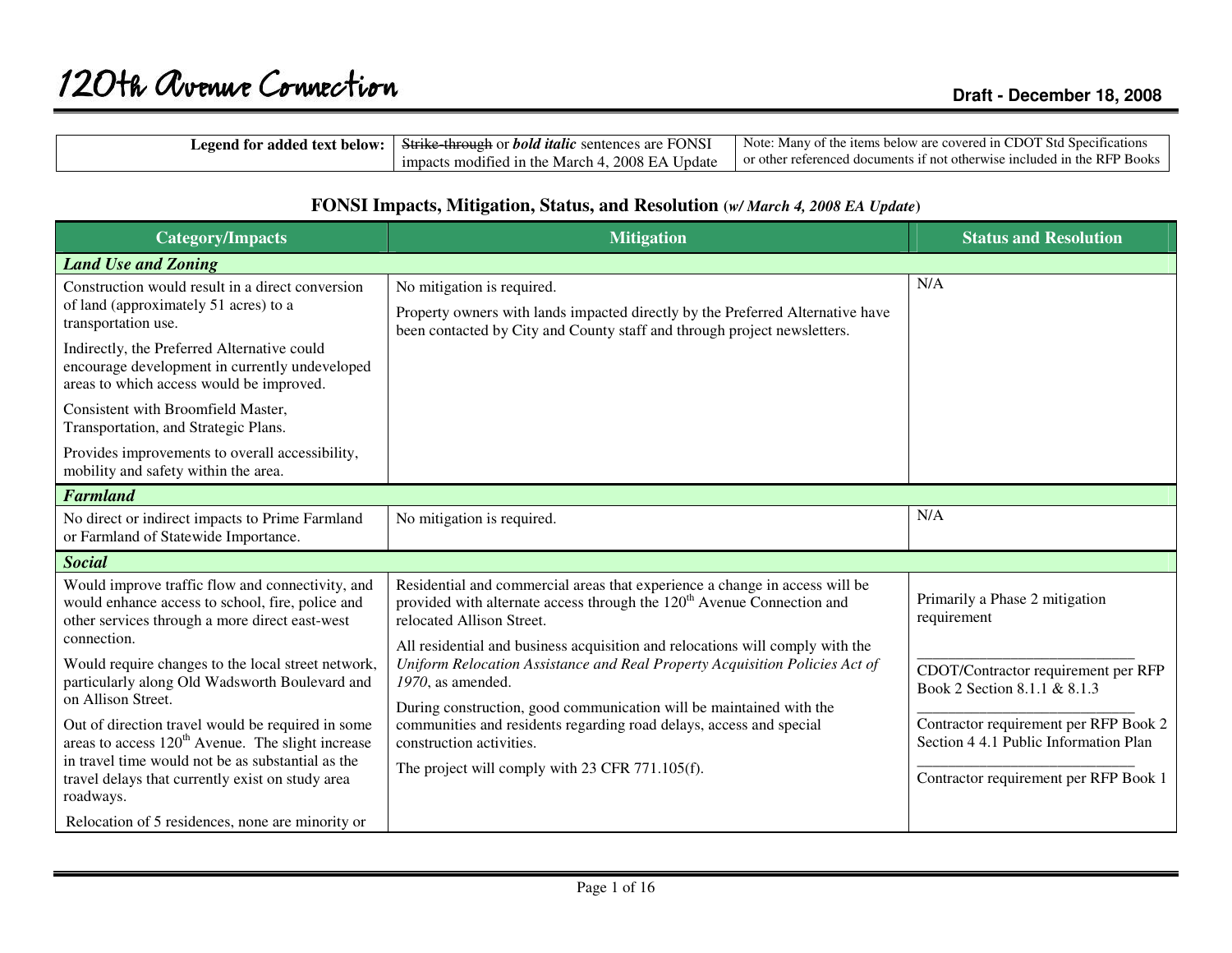| FONSI Impacts, Mitigation, Status, and Resolution (w/ March 4, 2008 EA Update) |  |  |  |
|--------------------------------------------------------------------------------|--|--|--|
|                                                                                |  |  |  |

| <b>Category/Impacts</b>                                                                                                                                                                                                                                                                                                                                                                                                                                                                                                          | <b>Mitigation</b>                                                                                                                                                                                                                                                                                                                                                                                                                                                                                                                                                                                                                                                                     | <b>Status and Resolution</b>                                                                                                                |
|----------------------------------------------------------------------------------------------------------------------------------------------------------------------------------------------------------------------------------------------------------------------------------------------------------------------------------------------------------------------------------------------------------------------------------------------------------------------------------------------------------------------------------|---------------------------------------------------------------------------------------------------------------------------------------------------------------------------------------------------------------------------------------------------------------------------------------------------------------------------------------------------------------------------------------------------------------------------------------------------------------------------------------------------------------------------------------------------------------------------------------------------------------------------------------------------------------------------------------|---------------------------------------------------------------------------------------------------------------------------------------------|
| low-income.                                                                                                                                                                                                                                                                                                                                                                                                                                                                                                                      |                                                                                                                                                                                                                                                                                                                                                                                                                                                                                                                                                                                                                                                                                       |                                                                                                                                             |
| <b>Environmental Justice</b>                                                                                                                                                                                                                                                                                                                                                                                                                                                                                                     |                                                                                                                                                                                                                                                                                                                                                                                                                                                                                                                                                                                                                                                                                       |                                                                                                                                             |
| Relocation of 2 minority-owned businesses.<br>Acquisition of 6 minority-owned parcels (zoned<br>commercial).<br>Small increase in air pollution, including an 8%<br>increase in CO concentrations.<br>Noise impacts to some residents of the mobile<br>home park.<br>Would improve traffic flow and ease congestion<br>within the study area, benefiting existing<br>businesses in the long-term.<br>Substantial decrease in traffic volumes along the<br>US 287 diagonal, lower noise and air pollution<br>levels in this area. | All right-of-way acquisition and relocation of businesses and residences will<br>comply with the Uniform Relocation Assistance and Real Property Acquisition<br>Policies Act of 1970, as amended. CDOT will provide assistance to any eligible<br>owner or tenant in relocating their business or residence at the time of<br>displacement. Relocation resources are available to a residents and businesses<br>without discrimination.<br>No mitigation is required for the increase in air pollution, as it does not result in<br>any violations of the NAAQS.<br>A noise wall will be built along the northern edge of the Broomfield Mobile<br>Home Park to reduce noise impacts. | CDOT/Contractor requirement per RFP<br>Book 2 Section 8.1.1 & 8.1.3<br>Phase 2 Contractor requirement per<br>RFP Book 2 Section 5.1.2 Noise |
| <b>Right-of-Way and Relocations</b>                                                                                                                                                                                                                                                                                                                                                                                                                                                                                              |                                                                                                                                                                                                                                                                                                                                                                                                                                                                                                                                                                                                                                                                                       |                                                                                                                                             |
| Approximately 51 acres of right-of-way is<br>required for construction of the Preferred<br>Alternative affecting 29 parcels (6 parcels are<br>minority-owned).<br>Approximately five residences and eight<br>businesses (2 businesses are minority-owned)<br>would need to be relocated.                                                                                                                                                                                                                                         | Right-of-way acquisition and relocation of displaced persons and businesses will<br>comply with the Uniform Relocation Assistance and Real Property Acquisition<br>Policies Act of 1970, as amended.<br>The acquisition process will be negotiated in a fair and equitable manner, using<br>market value determined by expert appraisers as required.<br>All qualified relocatees are eligible to receive monetary payments.<br>No person shall be displaced from their residence by this project unless and until<br>adequate replacement housing has been offered to such person regardless of<br>race, color, religion, sex or national origin.                                    | CDOT/Contractor requirement per RFP<br>Book 2 Section 8.1.1 & 8.1.3                                                                         |
| <b>Economic</b>                                                                                                                                                                                                                                                                                                                                                                                                                                                                                                                  |                                                                                                                                                                                                                                                                                                                                                                                                                                                                                                                                                                                                                                                                                       |                                                                                                                                             |
| Eight business relocations are anticipated.                                                                                                                                                                                                                                                                                                                                                                                                                                                                                      | Impacts of the Preferred Alternative would not result in substantial adverse                                                                                                                                                                                                                                                                                                                                                                                                                                                                                                                                                                                                          |                                                                                                                                             |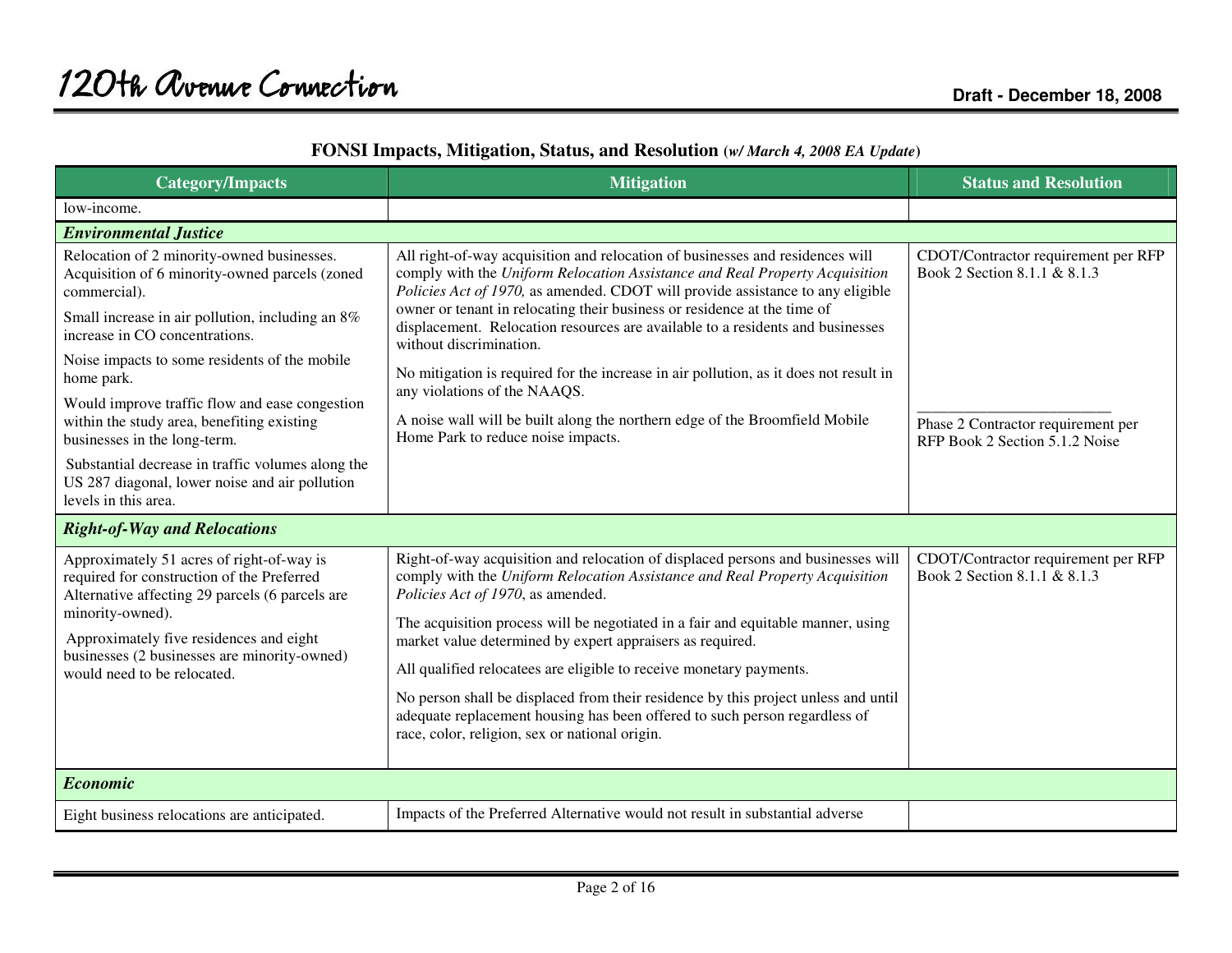| <b>Category/Impacts</b>                                                                                                                                                                                                                                               | <b>Mitigation</b>                                                                                                                                                                                                | <b>Status and Resolution</b>                                        |
|-----------------------------------------------------------------------------------------------------------------------------------------------------------------------------------------------------------------------------------------------------------------------|------------------------------------------------------------------------------------------------------------------------------------------------------------------------------------------------------------------|---------------------------------------------------------------------|
| Businesses along 120 <sup>th</sup> Avenue and in the area<br>surrounding the 120 <sup>th</sup> Avenue Connection would<br>experience some negative short-term impacts<br>through a loss of revenue due to temporary<br>changes in travel direction and accessibility. | economic impacts to the overall community.<br>Relocation of businesses (8) will be completed pursuant to the Uniform<br>Relocation Assistance and Real Property Acquisition Policies Act of 1970, as<br>amended. | CDOT/Contractor requirement per RFP<br>Book 2 Section 8.1.1 & 8.1.3 |
| Short and long-term increase in jobs and income.                                                                                                                                                                                                                      |                                                                                                                                                                                                                  |                                                                     |
| Would improve access and visibility and ease<br>roadway congestion.                                                                                                                                                                                                   |                                                                                                                                                                                                                  |                                                                     |
| Would reduce circulation problems and enhance<br>the economic vitality of the community.                                                                                                                                                                              |                                                                                                                                                                                                                  |                                                                     |
| The US 287 diagonal would experience a<br>substantial decrease in traffic volumes.<br>Businesses located along the diagonal would<br>suffer in the long-term from less drive-by traffic.                                                                              |                                                                                                                                                                                                                  |                                                                     |
| <b>Transportation</b>                                                                                                                                                                                                                                                 |                                                                                                                                                                                                                  |                                                                     |
| Would provide east-west continuity in the region,<br>would eliminate out-of-direction travel and<br>improve access to the surrounding land uses, and<br>would provide improved access to the planned<br>RTD park-n-Ride lots.                                         | No mitigation is required.                                                                                                                                                                                       | N/A                                                                 |
| Would accommodate east-west travel demand and<br>improve north-south travel, while also allowing<br>future multi-modal improvements anticipated in<br>the US 36 Corridor to occur.                                                                                    |                                                                                                                                                                                                                  |                                                                     |
| Access to transit hubs by all modes would be<br>improved.                                                                                                                                                                                                             |                                                                                                                                                                                                                  |                                                                     |
| <b>Pedestrian and Bicycle Facilities</b>                                                                                                                                                                                                                              |                                                                                                                                                                                                                  |                                                                     |
| The construction contract will include provisions<br>for informing the bicycling community through                                                                                                                                                                    | The construction contract will include provisions for informing the bicycling<br>community through Broomfield Parks and Recreation and the US 36 TMO, who                                                        | Contractor requirement per RFP Book 2                               |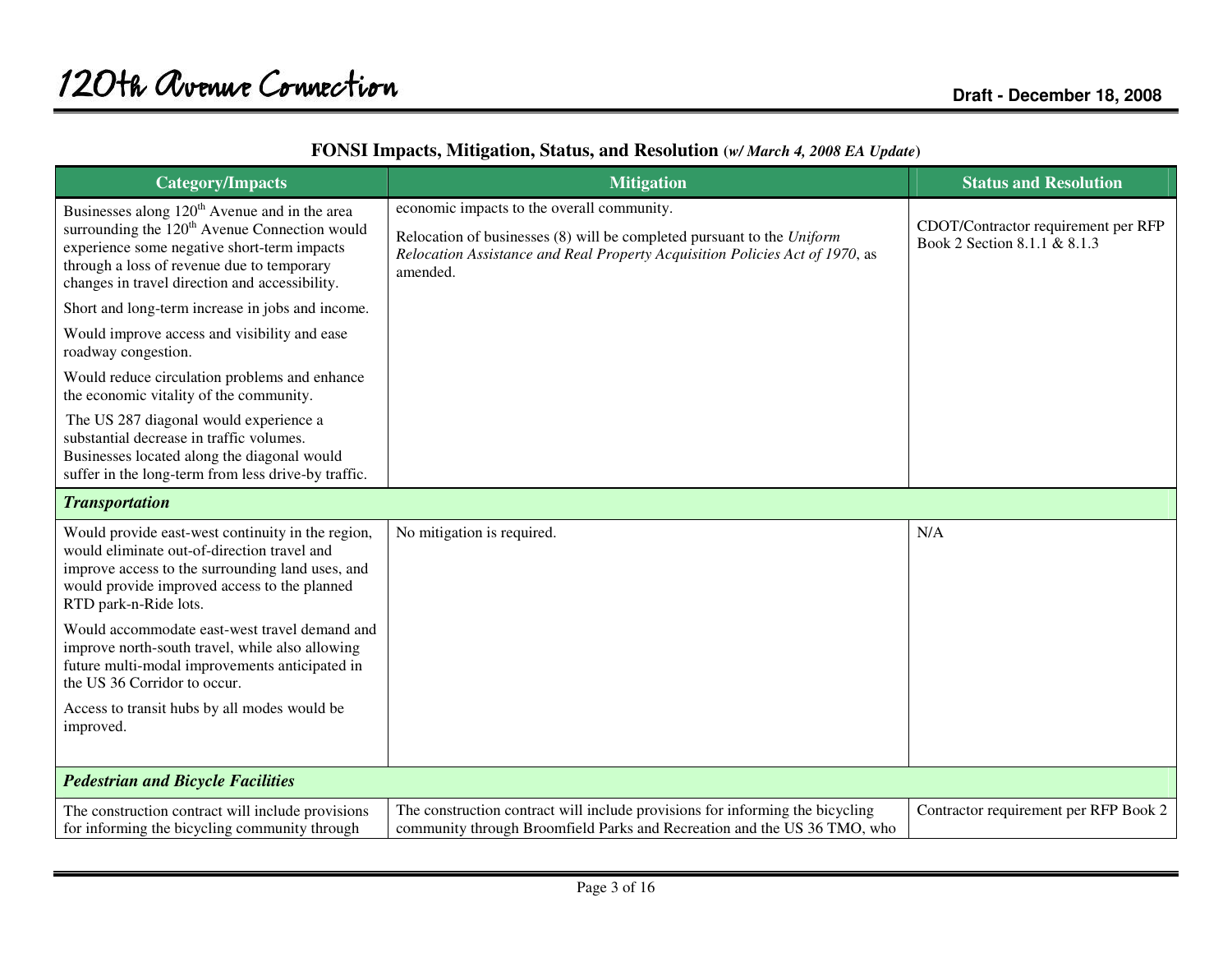| <b>Category/Impacts</b>                                                                                                                                                                                                                                                                                                                                          | <b>Mitigation</b>                                                                                                                                                                                                                                                                                                 | <b>Status and Resolution</b>                                                                                                                                  |
|------------------------------------------------------------------------------------------------------------------------------------------------------------------------------------------------------------------------------------------------------------------------------------------------------------------------------------------------------------------|-------------------------------------------------------------------------------------------------------------------------------------------------------------------------------------------------------------------------------------------------------------------------------------------------------------------|---------------------------------------------------------------------------------------------------------------------------------------------------------------|
| Broomfield Parks and Recreation and the US 36<br>TMO, who will provide bike detour and route<br>information.                                                                                                                                                                                                                                                     | will provide bike detour and route information.                                                                                                                                                                                                                                                                   | Section 4.2 Stakeholders                                                                                                                                      |
| <b>Air Quality</b>                                                                                                                                                                                                                                                                                                                                               |                                                                                                                                                                                                                                                                                                                   |                                                                                                                                                               |
| CO and $PM_{10}$ concentrations would not exceed<br>current NAAQS.                                                                                                                                                                                                                                                                                               | No mitigation is required.                                                                                                                                                                                                                                                                                        | N/A                                                                                                                                                           |
| Results of CO dispersion model showed an 8<br>percent increase in CO concentrations near the<br>mobile home park.                                                                                                                                                                                                                                                |                                                                                                                                                                                                                                                                                                                   |                                                                                                                                                               |
| <b>Noise</b>                                                                                                                                                                                                                                                                                                                                                     |                                                                                                                                                                                                                                                                                                                   |                                                                                                                                                               |
| Four residences would experience noise levels<br>above the approach criteria of 66 $dB(A)$ .                                                                                                                                                                                                                                                                     | A noise wall will be included to minimize noise impacts along the north edge of<br>the Broomfield Mobile Home Park. This addresses one of the four impacted                                                                                                                                                       | Phase 2 Contractor requirement per<br>RFP Book 2 Section 5.1.2 Noise                                                                                          |
| Twenty-one locations, including a mixture of<br>commercial and residential sites located near<br>existing 120 <sup>th</sup> Avenue and along Old Wadsworth<br>Boulevard, are projected to experience decreases<br>in noise levels. Thirty-eight mobile homes in the<br>mobile home park would experience increases in<br>noise levels, one would exceed the NAC. | residences.<br>Noise mitigation is not reasonable or feasible for the other three residences<br>located at 11910 Allison Street, 8375 120 <sup>th</sup> Avenue, and 8357 120 <sup>th</sup> Avenue (see<br>EA Section 3.9.3, pages 3-61 to 3-63).                                                                  |                                                                                                                                                               |
| Ten residences just north of the proposed 120 <sup>th</sup><br>Avenue Connection alignment would experience<br>an increase of 5 to 9 $dB(A)$ .                                                                                                                                                                                                                   |                                                                                                                                                                                                                                                                                                                   |                                                                                                                                                               |
| Two residences on 120 <sup>th</sup> Avenue near Carr and<br>Commerce Streets would experience noise levels<br>above the NAC impact threshold.                                                                                                                                                                                                                    |                                                                                                                                                                                                                                                                                                                   |                                                                                                                                                               |
| <b>Water Resources and Water Quality</b>                                                                                                                                                                                                                                                                                                                         |                                                                                                                                                                                                                                                                                                                   |                                                                                                                                                               |
| Impervious surface area would increase by<br>approximately 30 acres due to transportation<br>improvements.                                                                                                                                                                                                                                                       | The use of standard erosion and sediment control BMPs in accordance with<br>CDOT's Erosion Control and Storm Water Quality Guide will be included in<br>the final design plans. All work on the project will be in conformity with<br>Section 107.25 and Section 208 of the CDOT Standard Specifications for Road | Contractor requirement per RFP Book 2<br>Section 12.1.2.1 second paragraph<br>Contractor requirement per RFP Book 2<br>Section 12.3 Const Reqts in accordance |
| A portion of Dry Creek Valley Ditch, southwest                                                                                                                                                                                                                                                                                                                   |                                                                                                                                                                                                                                                                                                                   |                                                                                                                                                               |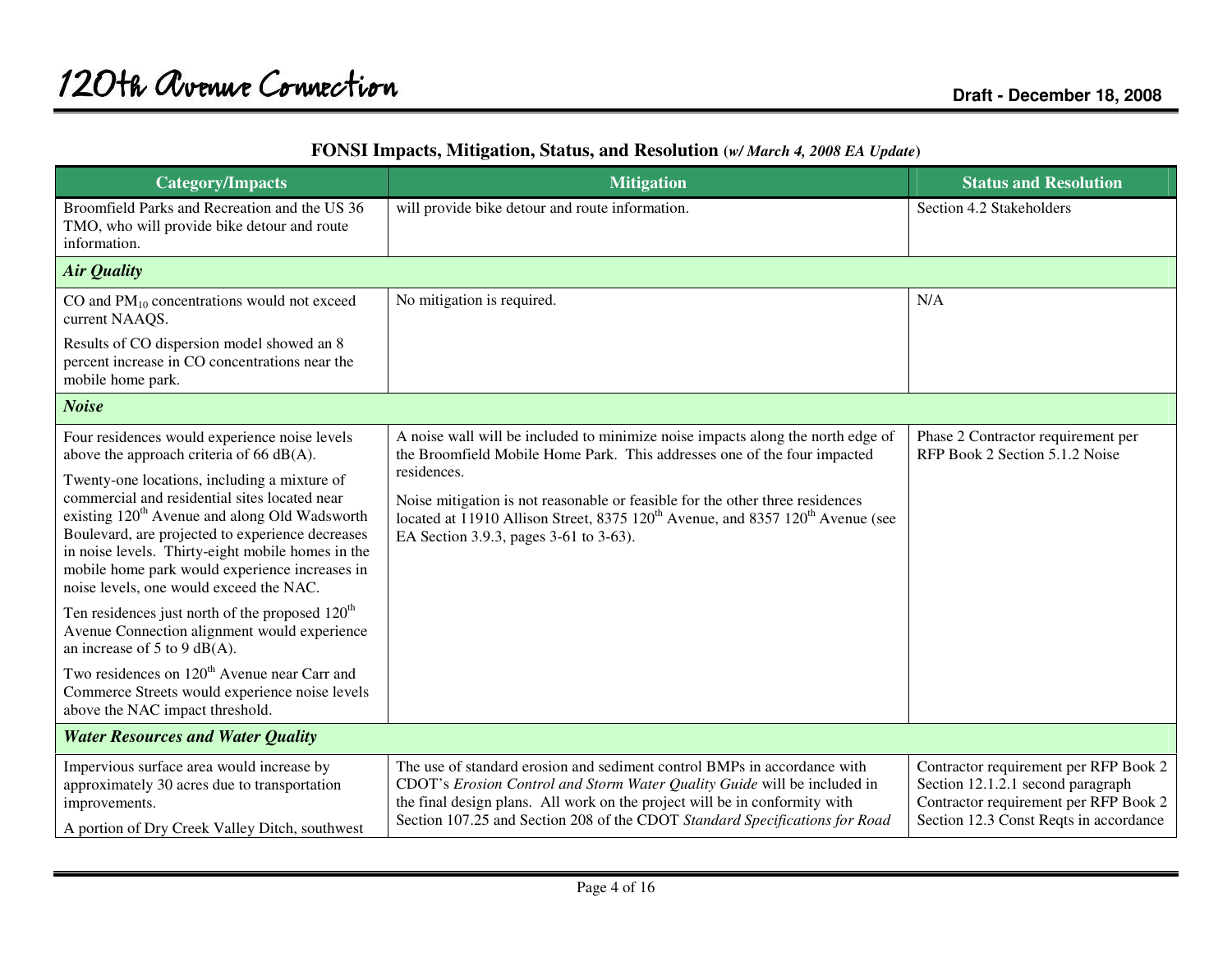| <b>Category/Impacts</b>                                                                                                                                                                                                                                                                                                                                                                                                                                                                                                                                                                                                                                                                                 | <b>Mitigation</b>                                                                                                                                                                                                                                                                                                                                                                                                                                                                                                                                                                                                                                                                                                                                                                                                                                                                                                                                                                                                                                                                                                                                                                                                                                                                                                                                                                                                                                                                                                                                                                                                                                                                                                                                                                                                                                                                                                                                                                                                                              | <b>Status and Resolution</b>                                                                                                                                                                                                                                                                                                                                                                                                                                                                                                                            |
|---------------------------------------------------------------------------------------------------------------------------------------------------------------------------------------------------------------------------------------------------------------------------------------------------------------------------------------------------------------------------------------------------------------------------------------------------------------------------------------------------------------------------------------------------------------------------------------------------------------------------------------------------------------------------------------------------------|------------------------------------------------------------------------------------------------------------------------------------------------------------------------------------------------------------------------------------------------------------------------------------------------------------------------------------------------------------------------------------------------------------------------------------------------------------------------------------------------------------------------------------------------------------------------------------------------------------------------------------------------------------------------------------------------------------------------------------------------------------------------------------------------------------------------------------------------------------------------------------------------------------------------------------------------------------------------------------------------------------------------------------------------------------------------------------------------------------------------------------------------------------------------------------------------------------------------------------------------------------------------------------------------------------------------------------------------------------------------------------------------------------------------------------------------------------------------------------------------------------------------------------------------------------------------------------------------------------------------------------------------------------------------------------------------------------------------------------------------------------------------------------------------------------------------------------------------------------------------------------------------------------------------------------------------------------------------------------------------------------------------------------------------|---------------------------------------------------------------------------------------------------------------------------------------------------------------------------------------------------------------------------------------------------------------------------------------------------------------------------------------------------------------------------------------------------------------------------------------------------------------------------------------------------------------------------------------------------------|
| of US 36, would need to be moved from the<br>existing channel bed to the west to accommodate<br>the bridge abutment locations for the $120th$<br>Avenue Connection.<br>Approximately 300 feet of the Dry Creek Valley<br>Ditch southwest of US 36 would need to be<br>enclosed in a linear pipe and another 520 lineal<br>feet would need to be rerouted on either side of<br>the enclosed ditch. The segments north and south<br>of the pipe enclosure would be within an open<br>channel and would not be enclosed. Since the<br>original EA, approximately 400 feet of Dry<br>Creek Valley Ditch west of US 36 has been<br>relocated into a pipe that travels under the<br>development to the south. | and Bridge Construction. Water quality mitigation will adhere to the CDOT<br>MS4 Permit New Development and Redevelopment Program, Phase I and II.<br>The following specific BMPs from the Erosion Control and Storm Water<br>Quality Guide and the CDOT MS4 Permit New Development and<br>Redevelopment Program will be applied during construction to reduce<br>construction-related and/or long-term operation impacts to water resources and<br>water quality as appropriate:<br>All disturbed areas will be revegetated with native grass and forb species. Seed,<br>mulch and mulch tackifier will be applied in phases throughout construction.<br>Where permanent seeding operations are not feasible due to seasonal constraints<br>(e.g., summer and winter months), disturbed areas will have mulch and mulch<br>tackifier applied to prevent erosion.<br>Erosion control blankets will be used on steep, newly seeded slopes to control<br>erosion and to promote the establishment of vegetation. Slopes should be<br>roughened at all times and concrete washout contained.<br>Temporary erosion control blankets will have flexible natural fibers.<br>Erosion bales, erosion logs, silt fence or other sediment control device will be<br>used as sediment barriers and filters adjacent to wetlands, surface waterways and<br>at inlets where appropriate.<br>To minimize the loss of sand from the road surface during winter sanding<br>operations, permanent sediment catch basins will be constructed and maintained.<br>Where appropriate, slope drains will be used to convey concentrated runoff from<br>top to bottom of the disturbed slopes. Slope and cross-drain outlets will be<br>constructed to trap sediment.<br>Storm drain inlet protection will be used where appropriate to trap sediment<br>before it enters the cross-drain.<br>Check dams will be used where appropriate to slow the velocity of water<br>through roadside ditches and in swales.<br>Disturbance to vegetated areas will be minimized. | with CDOT Specs<br>Contractor requirement per RFP Book 2<br>Section 12.1.2.2<br>Contractor requirement per RFP Book 2<br>Section 12.1.2.1 Stormwater Discharge<br>Permit and reference to BMP's and the<br><b>CDOT</b> Erosion Control and Stormwater<br><b>Quality Guide</b><br>CDOT Std Specs for erosion control<br>blankets to be used versus this<br>Contractor requirement per RFP Book 2<br>Section 12.1.2.1 Stormwater Discharge<br>Permit and reference to BMP's and the<br><b>CDOT</b> Erosion Control and Stormwater<br><b>Quality Guide</b> |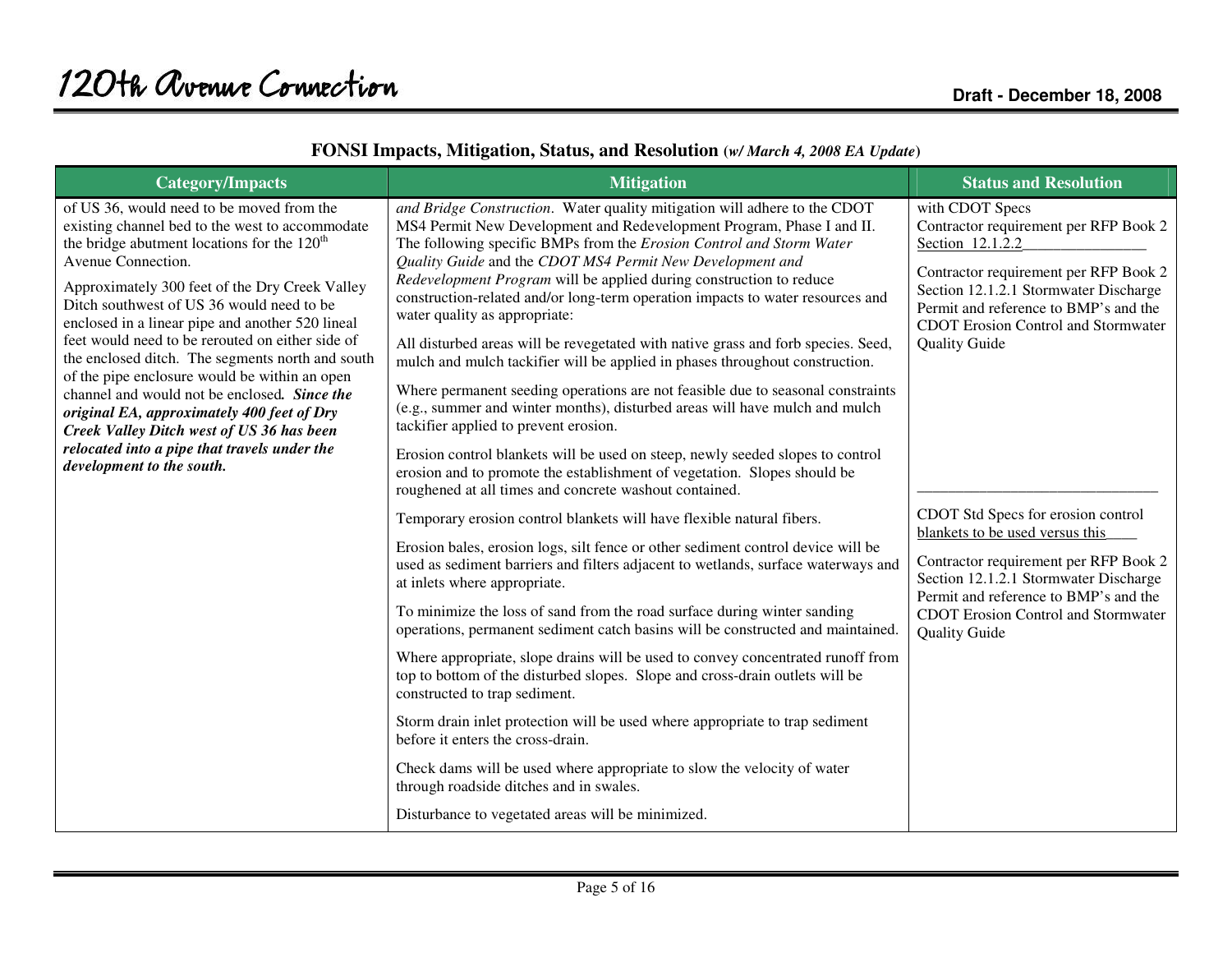| <b>Category/Impacts</b>                                                                                                                                                                                                                                               | <b>Mitigation</b>                                                                                                                                                                                                                                                                                                                                                                                                                                                                                                                                                                                                                                                                                                                                                                                                          | <b>Status and Resolution</b>                                                                    |
|-----------------------------------------------------------------------------------------------------------------------------------------------------------------------------------------------------------------------------------------------------------------------|----------------------------------------------------------------------------------------------------------------------------------------------------------------------------------------------------------------------------------------------------------------------------------------------------------------------------------------------------------------------------------------------------------------------------------------------------------------------------------------------------------------------------------------------------------------------------------------------------------------------------------------------------------------------------------------------------------------------------------------------------------------------------------------------------------------------------|-------------------------------------------------------------------------------------------------|
|                                                                                                                                                                                                                                                                       | Temporary retention ponds (during construction) will be used to allow sediment<br>to settle out of runoff before it leaves the construction area. These ponds may be<br>combined with permanent detention ponds.                                                                                                                                                                                                                                                                                                                                                                                                                                                                                                                                                                                                           |                                                                                                 |
|                                                                                                                                                                                                                                                                       | Structural BMPs may include extended detention basins with sediment forebays,<br>grass swales, and grass buffers to retain sediment and roadway pollutants<br>resulting from winter sanding, chemical deicing and normal traffic operations.                                                                                                                                                                                                                                                                                                                                                                                                                                                                                                                                                                               |                                                                                                 |
|                                                                                                                                                                                                                                                                       | Non-structural BMPs may include litter and debris control, and landscaping and<br>vegetative practices.                                                                                                                                                                                                                                                                                                                                                                                                                                                                                                                                                                                                                                                                                                                    |                                                                                                 |
|                                                                                                                                                                                                                                                                       | Settling ponds for effluent from dewatering operations, if needed.                                                                                                                                                                                                                                                                                                                                                                                                                                                                                                                                                                                                                                                                                                                                                         |                                                                                                 |
|                                                                                                                                                                                                                                                                       | Construction of the ditch will be planned during the non-irrigation season. If<br>this is not possible, the hydraulic integrity of the ditch will be maintained<br>through the use of temporary systems.                                                                                                                                                                                                                                                                                                                                                                                                                                                                                                                                                                                                                   | N/A - ditch relocated to a pipe                                                                 |
|                                                                                                                                                                                                                                                                       | If contaminated groundwater is encountered during the dewatering process,<br>mechanisms will be in place to analyze groundwater for contaminants and<br>effectively treat this groundwater pumped discharge, as necessary per the Phase<br>II requirements.                                                                                                                                                                                                                                                                                                                                                                                                                                                                                                                                                                | Contractor requirement per RFP Book 2<br>Section 5.2.5 and 5.4 and CDOT Std<br>Spec Section 250 |
| <b>Floodplains</b>                                                                                                                                                                                                                                                    |                                                                                                                                                                                                                                                                                                                                                                                                                                                                                                                                                                                                                                                                                                                                                                                                                            |                                                                                                 |
| No impact.                                                                                                                                                                                                                                                            | No mitigation is required.                                                                                                                                                                                                                                                                                                                                                                                                                                                                                                                                                                                                                                                                                                                                                                                                 | N/A                                                                                             |
| <b>Wetlands</b>                                                                                                                                                                                                                                                       |                                                                                                                                                                                                                                                                                                                                                                                                                                                                                                                                                                                                                                                                                                                                                                                                                            |                                                                                                 |
| Permanent impacts to approximately 0.07 acre of<br>isolated, non-jurisdictional wetlands. Temporary<br>impacts total < $0.01$ acre. Approximately 0.335<br>acres of non-jurisdictional wetlands would be<br>impacted for the construction of a water quality<br>pond. | The roadway design includes avoidance and minimization of impacts to most<br>study area wetlands. Impacts to wetlands will be avoided and minimized as<br>much as practical during the final design process. The design shall comply with<br>Executive Order 11990. Wetlands as well as their associated functions<br>permanently impacted by the Preferred Alternative will be mitigated at a 1:1<br>ratio within the study area by wetland creation/restoration at study area sites to<br>be coordinated with the City and County of Broomfield and approved by the<br>CDOT landscape architect and a CDOT wetland biologist, and, if necessary, by<br>purchase of credits at a wetland mitigation bank within the primary service area.<br>Consistent with CDOT's policy to mitigate wetland impacts at a ratio of 1:1, | Contractor requirement per RFP Book 2<br>Section 5.2.2 404 Permit/Wetlands                      |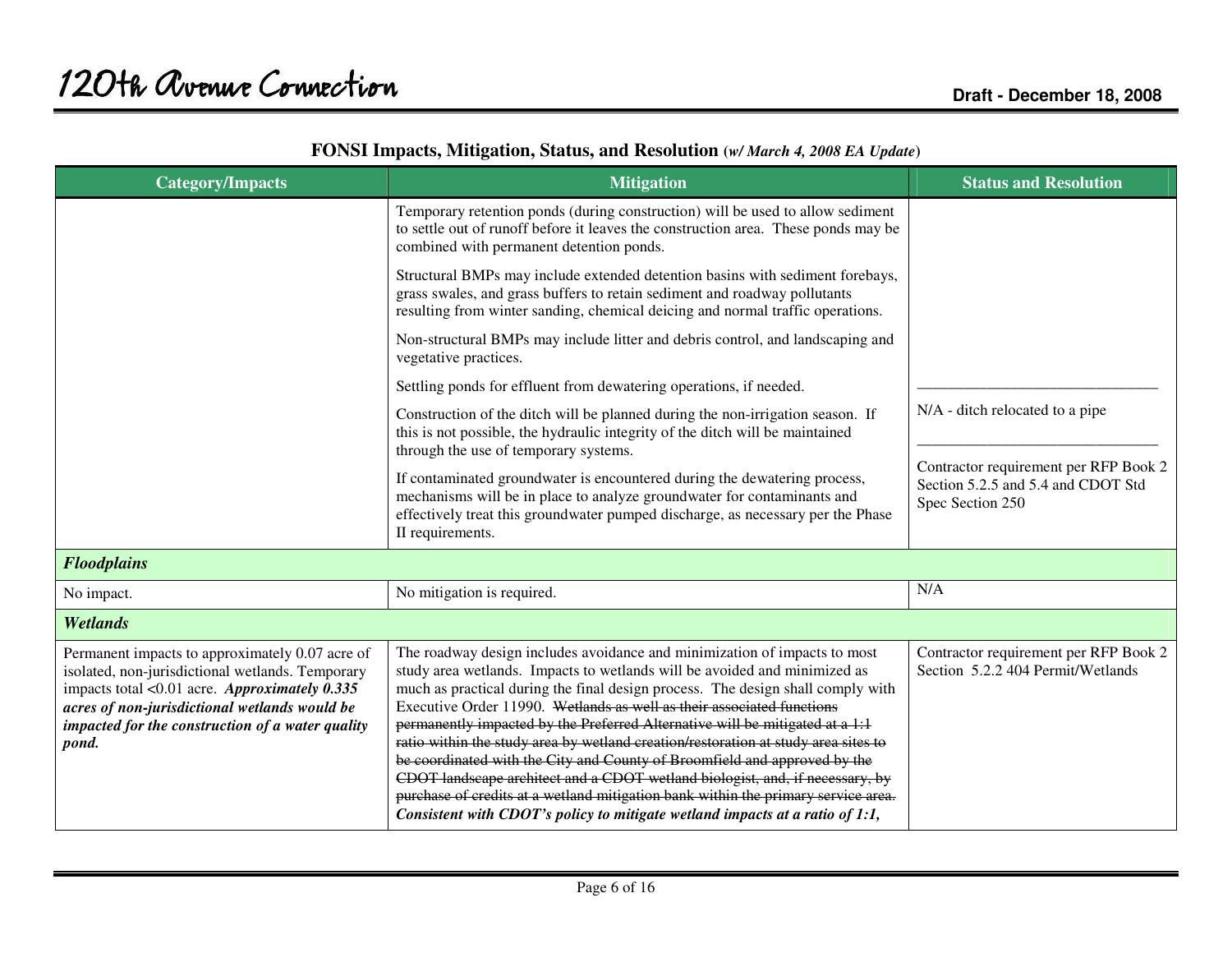| <b>Category/Impacts</b> | <b>Mitigation</b>                                                                                                                                                                                                                                                                                                                                                                                                                                                                                                                                              | <b>Status and Resolution</b>                                                                                                                         |
|-------------------------|----------------------------------------------------------------------------------------------------------------------------------------------------------------------------------------------------------------------------------------------------------------------------------------------------------------------------------------------------------------------------------------------------------------------------------------------------------------------------------------------------------------------------------------------------------------|------------------------------------------------------------------------------------------------------------------------------------------------------|
|                         | this loss will be offset by purchasing 0.4 credits from a mitigation bank prior<br>to construction. Wetland impacts will be reduced as much as possible during<br>final design. Specific strategies include steepening embankment slopes and<br>piping only selected portions of irrigation ditches. Replaced wetland functions<br>and values are anticipated to include bank stabilization, sediment/toxin retention,<br>nutrient removal/transformation, food chain support, wildlife habitat, and visual<br>quality.                                        | Contractor requirement per RFP Book 2<br>Section 5.2.2 404 Permit/Wetlands                                                                           |
|                         | Final selection of preferred wetland mitigation sites will be determined on the<br>basis of stable hydrology, availability of water rights, construction feasibility,<br>and overall potential for successful wetland creation. Wetland mitigation design<br>will be coordinated with CDOT, Broomfield and local property owners. All<br>wetland mitigation sites will be guaranteed in writing to remain wetland in<br>perpetuity. Wetland mitigation concepts, species lists, and seeding and planting<br>methods will be included in the engineering plans. |                                                                                                                                                      |
|                         | Table 3-19 of the Environmental Assessment (EA) lists wetland plant species<br>suitable for wetland mitigation sites. A tree and shrub wetland buffer zone (see<br>Table 3-20 of the EA) will be planted, as appropriate, on slopes above wetland<br>mitigation sites.                                                                                                                                                                                                                                                                                         |                                                                                                                                                      |
|                         | Where possible, wetland topsoil will be stockpiled on site for use in wetland<br>creation areas. Only topsoil free from viable noxious weed seeds will be<br>stockpiled. Wetland areas temporarily impacted by construction activities will<br>be replanted as soon as possible following completion of the activity, if needed.                                                                                                                                                                                                                               |                                                                                                                                                      |
|                         | Since all wetlands are non-jurisdictional, application to the USACE for a 404<br>permit would not be necessary.                                                                                                                                                                                                                                                                                                                                                                                                                                                | Contractor requirement per RFP Book 2<br>Section 12.1.2.1 Stormwater Discharge                                                                       |
|                         | The following specific BMPs from CDOT's Erosion Control and Storm Water<br>Quality Guide will be required during construction to reduce the potential for<br>wetlands to be indirectly affected by sedimentation from accelerated erosion or<br>by hazardous materials (e.g., fuel, equipment lubricants):                                                                                                                                                                                                                                                     | Permit and reference to BMP's and the<br><b>CDOT</b> Erosion Control and Stormwater<br><b>Quality Guide</b><br>Contractor requirement per RFP Book 2 |
|                         | All disturbed areas will be revegetated with native grass and forb species. Seed,<br>mulch and mulch tackifier will be applied in phases throughout construction.                                                                                                                                                                                                                                                                                                                                                                                              | Section 17.1.1                                                                                                                                       |
|                         | Where permanent seeding operations are not feasible due to seasonal constraints                                                                                                                                                                                                                                                                                                                                                                                                                                                                                |                                                                                                                                                      |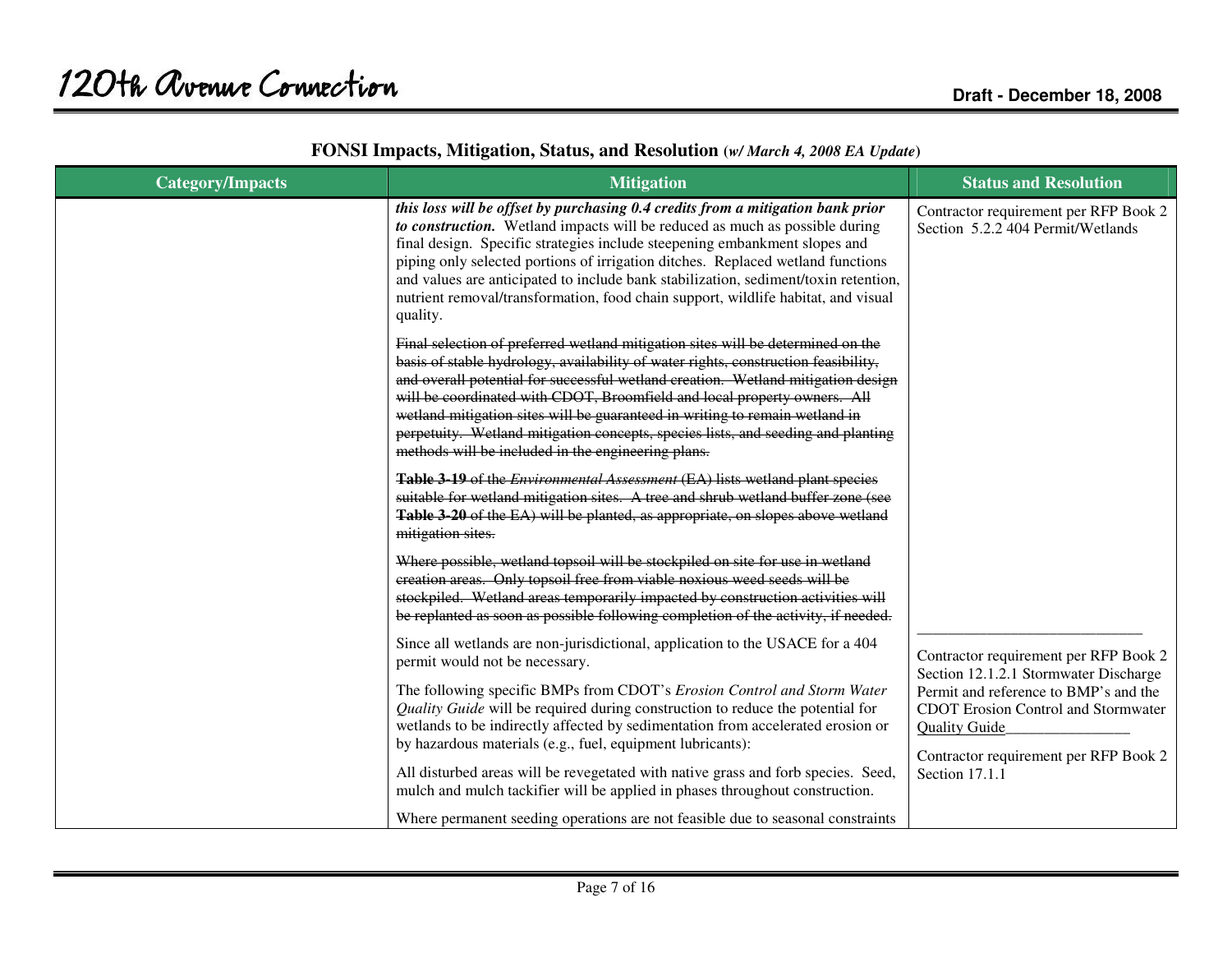| <b>Category/Impacts</b> | <b>Mitigation</b>                                                                                                                                                                                                                                                                                                                                                                                                               | <b>Status and Resolution</b>                                                                                                                         |
|-------------------------|---------------------------------------------------------------------------------------------------------------------------------------------------------------------------------------------------------------------------------------------------------------------------------------------------------------------------------------------------------------------------------------------------------------------------------|------------------------------------------------------------------------------------------------------------------------------------------------------|
|                         | (e.g., summer and winter months), disturbed areas will have mulch and mulch<br>tackifier would be applied to prevent erosion.                                                                                                                                                                                                                                                                                                   |                                                                                                                                                      |
|                         | Erosion control blankets will be used on steep, newly seeded slopes to control<br>erosion and to promote the establishment of vegetation. Slopes should be<br>roughened at all times and concrete washout contained.                                                                                                                                                                                                            |                                                                                                                                                      |
|                         | Temporary erosion control blankets will have flexible natural fibers.                                                                                                                                                                                                                                                                                                                                                           |                                                                                                                                                      |
|                         | Erosion bales, erosion logs, silt fence or other sediment control device will be<br>used as sediment barriers and filters adjacent to wetlands, surface waterways and<br>at inlets where appropriate.                                                                                                                                                                                                                           |                                                                                                                                                      |
|                         | To minimize the loss of sand from the road surface during winter sanding<br>operations, sediment catch basins will be included during construction and put in<br>place permanently with continual maintenance.                                                                                                                                                                                                                  |                                                                                                                                                      |
|                         | Where appropriate, slope drains will be used to convey concentrated runoff from<br>top to bottom of the disturbed slopes. Slope and cross-drain outlets will be<br>constructed to trap sediment.                                                                                                                                                                                                                                |                                                                                                                                                      |
|                         | Storm drain inlet protection will be used where appropriate to trap sediment<br>before it enters the cross-drain.                                                                                                                                                                                                                                                                                                               |                                                                                                                                                      |
|                         | Check dams will be used where appropriate to slow the velocity of water<br>through roadside ditches and in swales.                                                                                                                                                                                                                                                                                                              | Contractor requirement per RFP Book 2                                                                                                                |
|                         | Additionally, the following BMPs to minimize wetland impacts during<br>construction will be employed                                                                                                                                                                                                                                                                                                                            | Section 5.2.2 404 Permit/Wetlands<br>Contractor requirement per RFP Book 2                                                                           |
|                         | All wetland areas and water bodies not impacted by the project will be protected<br>from unnecessary encroachment by temporary fencing. Sediment control such<br>as silt fence or erosion logs, will also be used where needed to protect the area<br>from sediment. Siltation control devices (e.g., fences) will be placed on the<br>down-gradient side of construction areas to prevent soil from entering wetland<br>areas. | Section 12.1.2.1 Stormwater Discharge<br>Permit and reference to BMP's and the<br><b>CDOT</b> Erosion Control and Stormwater<br><b>Quality Guide</b> |
|                         | No staging of construction equipment, equipment refueling or storage of<br>construction supplies will be allowed within 50 feet of a wetland or any water-                                                                                                                                                                                                                                                                      | Contractor requirement per CDOT Std<br>Spec Section 107.25                                                                                           |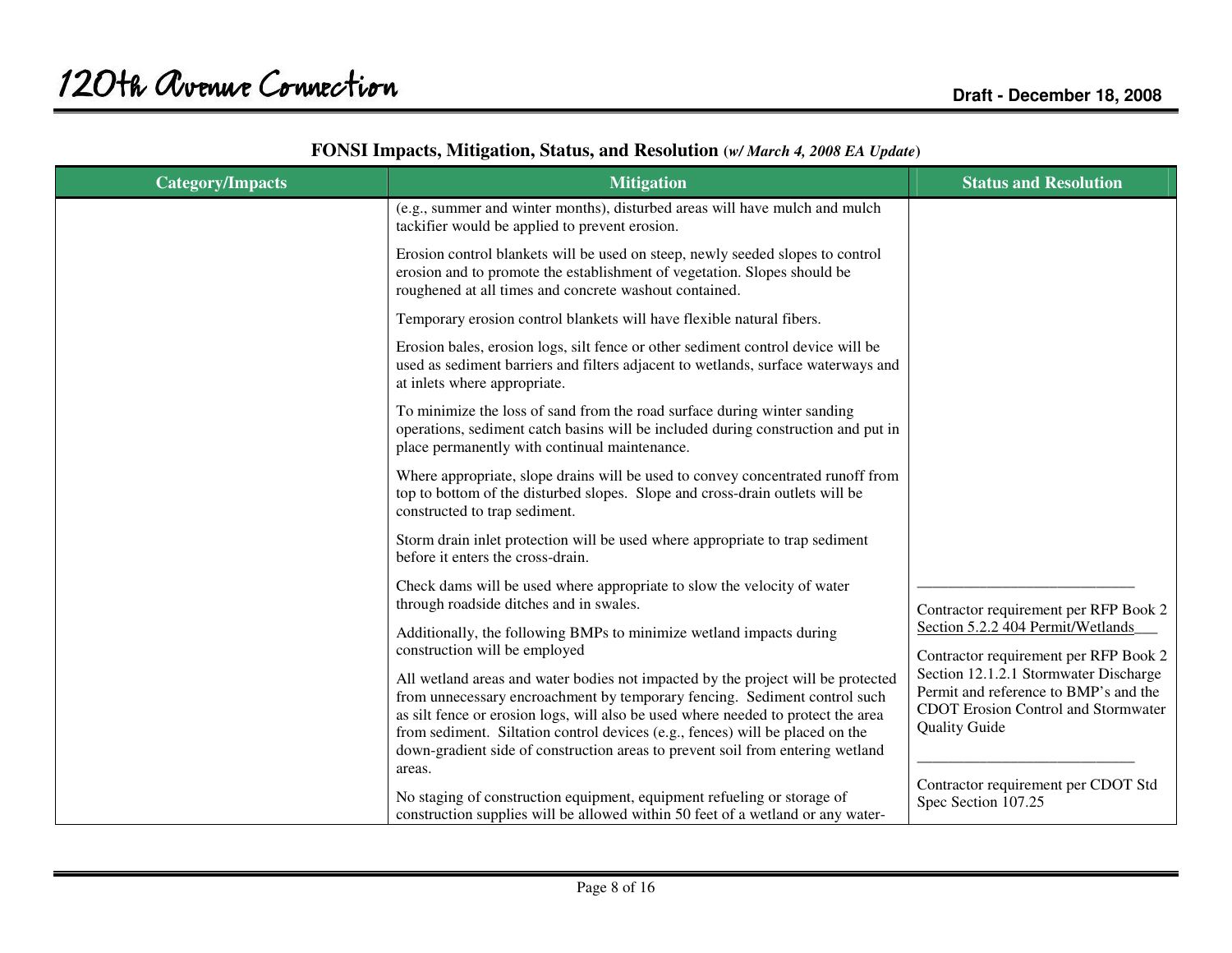| <b>Category/Impacts</b>                                                                                                                                                                         | <b>Mitigation</b>                                                                                                                                                                                                                                                                                                  | <b>Status and Resolution</b>                                                                                                                                |
|-------------------------------------------------------------------------------------------------------------------------------------------------------------------------------------------------|--------------------------------------------------------------------------------------------------------------------------------------------------------------------------------------------------------------------------------------------------------------------------------------------------------------------|-------------------------------------------------------------------------------------------------------------------------------------------------------------|
|                                                                                                                                                                                                 | related area.                                                                                                                                                                                                                                                                                                      |                                                                                                                                                             |
|                                                                                                                                                                                                 | Standard erosion control measures will be observed and an erosion control plan<br>will be developed prior to and for inclusion in the construction bid plans. All<br>bare fill or cut slopes adjacent to streams or intermittent drainages will be<br>stabilized as soon as practicable.                           | Contractor requirement per RFP Book 2<br>Section 12.1.2.1<br>Contractor will be required to use<br>fertilizer as per Book 2 Section 17.2.5                  |
|                                                                                                                                                                                                 | No fertilizers, hydrofertilizers, hydroseeding or hydromulching will be allowed<br>anywhere on the project.                                                                                                                                                                                                        | and CDOT Std Specs and CCB Specs<br>Contractor requirement per RFP Book 2                                                                                   |
|                                                                                                                                                                                                 | Work areas will be limited as much as possible to minimize construction<br>impacts to wetlands.                                                                                                                                                                                                                    | Section 5.2.2 404 Permit/Wetlands                                                                                                                           |
| <b>Vegetation, Wildlife and Aquatic Resources</b>                                                                                                                                               |                                                                                                                                                                                                                                                                                                                    |                                                                                                                                                             |
| Direct impacts to vegetation would occur from<br>clearing, excavation and grading for the proposed                                                                                              | The following BMPs will be used to mitigate impacts to vegetation associated<br>with the Preferred Alternative.                                                                                                                                                                                                    |                                                                                                                                                             |
| improvements. The Preferred Alternative affects<br>51 acres of land in the study area. However, there<br>are no conservation sites or sensitive plant<br>communities within the study area. The | Minimize the amount of disturbance and limit the amount of time that disturbed<br>areas are allowed to be non-vegetated.<br>Implement the project Integrated Weed Management Plan.                                                                                                                                 | Contractor requirement per RFP Book 2<br>Section 17.1.1 Re-vegetation Plan<br>Contractor requirement per RFP Book 2<br>Section 17.2.6 Noxious Weed Mgt Plan |
| construction process would remove existing<br>vegetation leaving those areas bare.                                                                                                              | Avoid existing trees, shrubs and vegetation, to the maximum extent possible,                                                                                                                                                                                                                                       | RFP Book 2 Section 5.2.2 for wetlands                                                                                                                       |
| Impacts to $1.2$ 2.7 acres of prairie dog habitat (see<br>Section 3.14). Of the 51 acres impacted,<br>approximately 32 acres are vacant lands planned                                           | especially wetlands and riparian plant communities.<br>Salvage weed free topsoil for use in revegetation.                                                                                                                                                                                                          | Contractor requirement per RFP Book 2<br>Section 17.2.4 Topsoil                                                                                             |
| for development and 19 acres are developed.<br>Construction activity could result in direct wildlife<br>mortality.                                                                              | Implement temporary and permanent erosion control measures to limit erosion<br>and soil loss. Erosion control blankets will be used on steep, newly seeded<br>slopes to control erosion and to promote the establishment of vegetation. Slopes<br>should be roughened at all times and concrete washout contained. | Contractor requirement per RFP Book 2<br>Section 12.1.2.1                                                                                                   |
| No impacts to fisheries would occur, as none are<br>present in the study area.                                                                                                                  | Time tree removal for outside of nesting season per the Migratory Bird Treaty<br>Act (MBTA).                                                                                                                                                                                                                       | Contractor requirement per RFP Book 2<br>Section 5.1.6 Vegetation                                                                                           |
| Construction of the Preferred Alternative would<br>disturb areas that are already inhabited by weeds<br>and would disturb areas that are currently weed                                         | All disturbed areas will be revegetated with native grass and forb species. Seed,<br>mulch and mulch tackifier will be applied in phases throughout construction.                                                                                                                                                  | Contractor requirement per RFP Book 2<br>Section 17.2.5                                                                                                     |
| free, resulting in the potential for the introduction<br>of weeds into those areas. Temporary work areas                                                                                        | Removed trees, shrubs and vegetation will be replaced on a 1:1 basis, if                                                                                                                                                                                                                                           | Not practicable in some areas                                                                                                                               |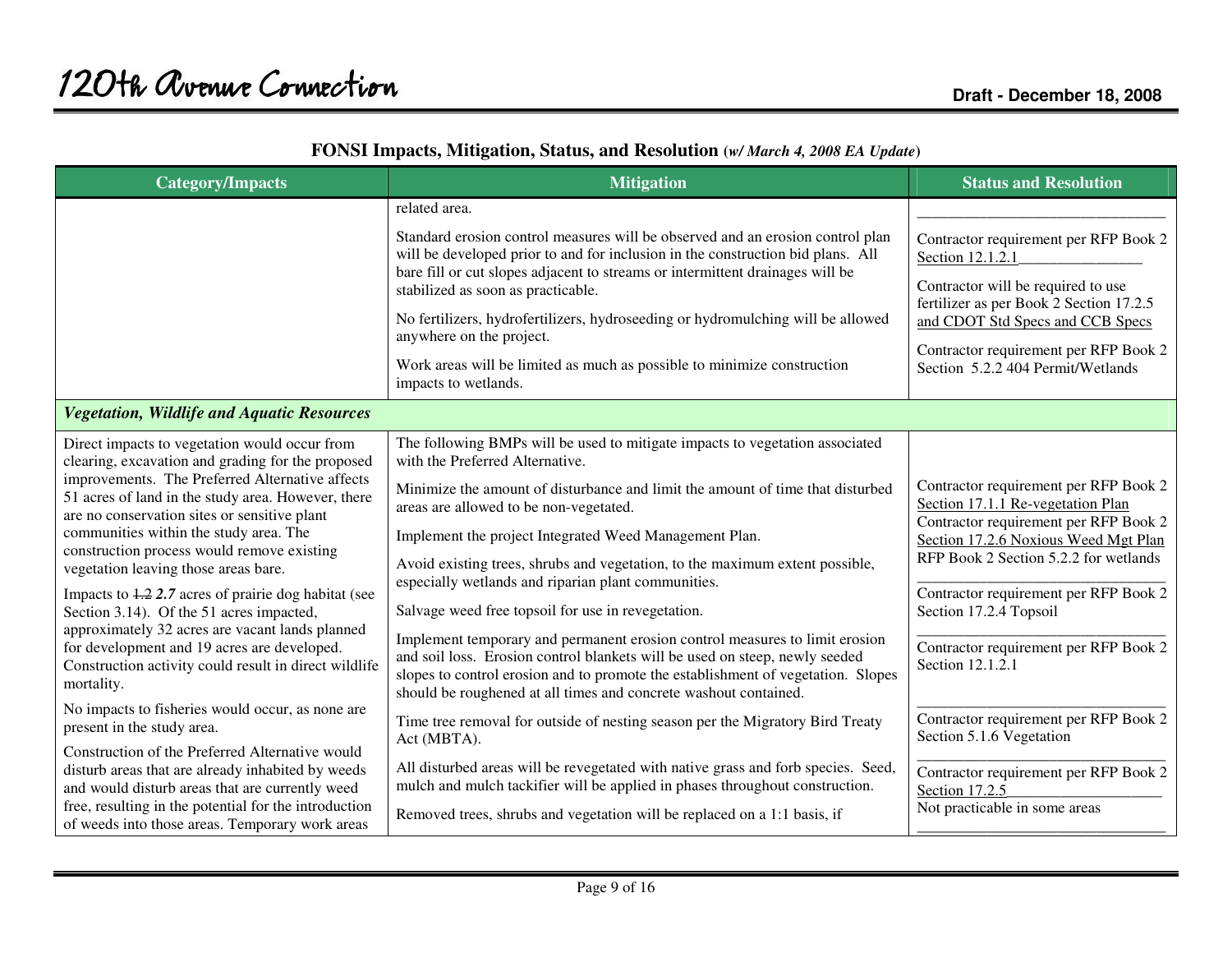| <b>Category/Impacts</b>                                                                                                                                                                                                                                                                               | <b>Mitigation</b>                                                                                                                                                                                                                                                                                                                                                                                                                                                                                                                                                         | <b>Status and Resolution</b>                                                                                                                                                                                                               |
|-------------------------------------------------------------------------------------------------------------------------------------------------------------------------------------------------------------------------------------------------------------------------------------------------------|---------------------------------------------------------------------------------------------------------------------------------------------------------------------------------------------------------------------------------------------------------------------------------------------------------------------------------------------------------------------------------------------------------------------------------------------------------------------------------------------------------------------------------------------------------------------------|--------------------------------------------------------------------------------------------------------------------------------------------------------------------------------------------------------------------------------------------|
| would also be susceptible to weed invasion.<br>Nearly all of the study area is vegetated by non-<br>native, highly invasive species; however, the<br>listed noxious weed species known in the study<br>area which are most likely to spread to<br>construction sites include redstem filaree, diffuse | practicable, as required by CDOT Region 6.<br>Since soil disturbance with accompanying invasion by noxious weed species can<br>be associated with highway construction, the Integrated Weed Management Plan<br>will be incorporated into the project design and implemented during<br>construction.                                                                                                                                                                                                                                                                       | Contractor requirement per RFP Book 2<br>Section 17.2.6 Noxious Weed Mgmt<br>Plan                                                                                                                                                          |
| knapweed, musk thistle, and Scotch thistle.                                                                                                                                                                                                                                                           | Specific BMPs will be required during construction to reduce the potential for<br>introduction and spread of noxious weed species and include:<br>Mapping will be included in the construction documents along with appropriate<br>control methods for noxious weeds.                                                                                                                                                                                                                                                                                                     | By CCB per EA Appendix F                                                                                                                                                                                                                   |
|                                                                                                                                                                                                                                                                                                       | Highway right-of-way areas will periodically be inspected during construction<br>and during post-construction weed monitoring for invasion of noxious weeds.<br>As detailed in the Integrated Weed Management Plan (Appendix F of the EA),<br>weed management measures will include removal or burial of heavily infested<br>topsoil, chemical treatment of lightly infested topsoil, limiting disturbance areas,<br>phased seeding with native species throughout the project, monitoring during<br>and after construction, other chemical and/or mechanical treatments. | Contractor requirement per RFP Book 2<br>Section 17.2.6 Noxious Weed Mgmt<br>Plan                                                                                                                                                          |
|                                                                                                                                                                                                                                                                                                       | Use of herbicides will include selection of appropriate herbicides and timing of<br>herbicide spraying, and use of a backpack sprayer in and adjacent to sensitive<br>areas such as wetlands and riparian areas.<br>Certified weed-free hay and/or mulch will be used in all revegetated areas.<br>No fertilizers will be allowed on the project site.<br>Supplemental weed control measures may be added during design and<br>construction planning.                                                                                                                     | Contractor requirement per RFP Book 2<br>Section 17.2.and CDOT Std Specs 213<br>Contractor will be required to use<br>fertilizer as per Book 2 Section 17.2.5<br>and CDOT Std Specs and CCB Specs<br>Contractor requirement per RFP Book 2 |
|                                                                                                                                                                                                                                                                                                       | The removal of trees will be scheduled to avoid the breeding season of birds<br>from April 1 to August 31.<br>Preventative Control Measures for project design and construction may include:<br>Native Plants: Use of native species in revegetation sites.<br>Weed Free Forage Act: Materials used for the project will be inspected and                                                                                                                                                                                                                                 | Section 5.1.6 Vegetation<br>Contractor requirement per RFP Book 2<br>Section 17.2.5 paragraph 2                                                                                                                                            |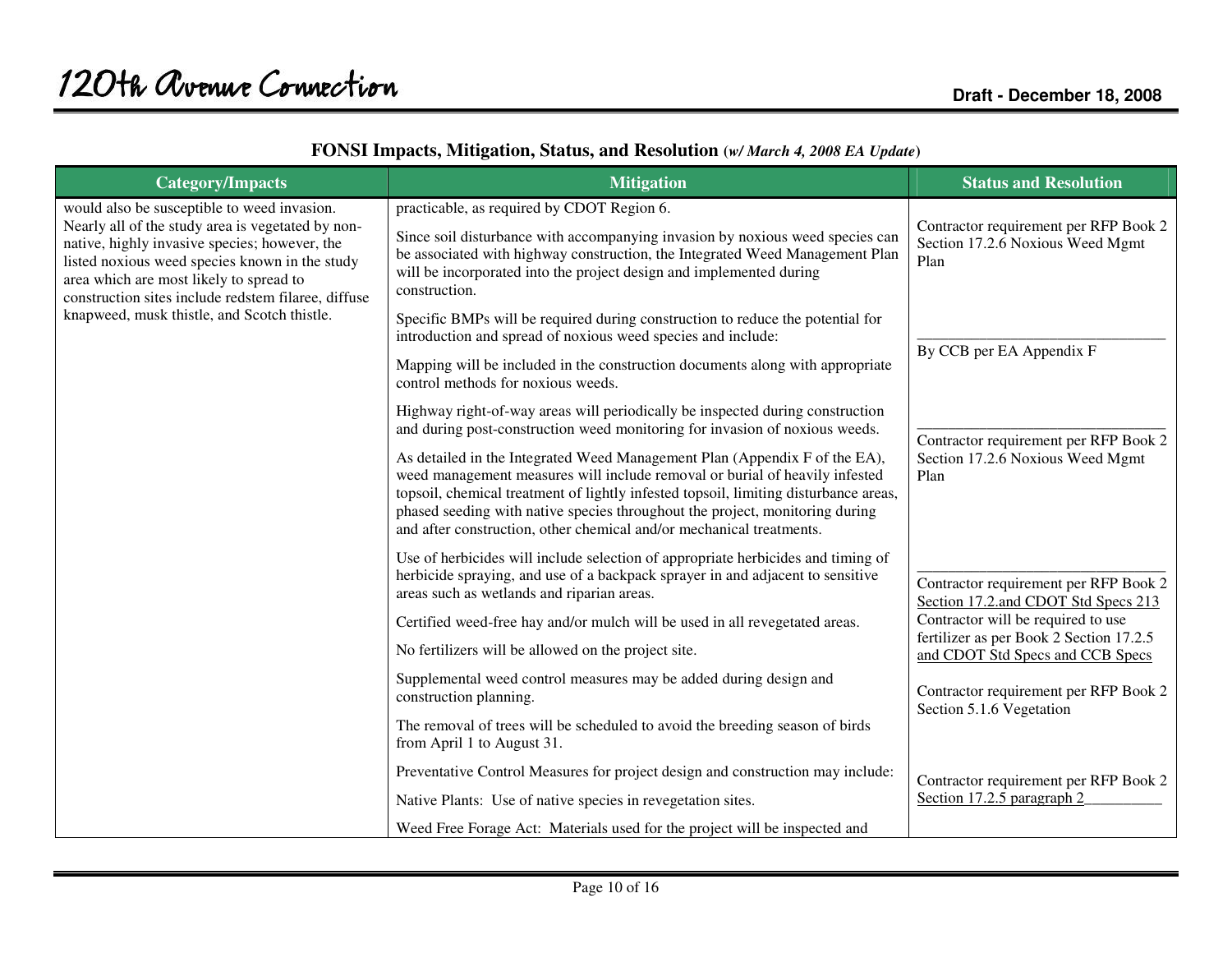| <b>Category/Impacts</b>                  | <b>Mitigation</b>                                                                                                                                                                                                                                                                                 | <b>Status and Resolution</b>                                      |
|------------------------------------------|---------------------------------------------------------------------------------------------------------------------------------------------------------------------------------------------------------------------------------------------------------------------------------------------------|-------------------------------------------------------------------|
|                                          | regulated under the Weed Free Forage Act, Title 35, Article 27.5, CRS.                                                                                                                                                                                                                            |                                                                   |
|                                          | All topsoil, either imported or salvaged on site, shall be treated with an herbicide<br>for noxious weeds, prior to final seeding.                                                                                                                                                                | Contractor requirement per RFP Book 2<br>Section 17.2.4 Topsoil   |
|                                          | All materials for mulching shall consist of certified weed under the the Colorado<br>Department of Agriculture Weed Free Forage Act.                                                                                                                                                              | Contractor requirement per RFP Book 2                             |
|                                          | Equipment Management: Equipment will remain on designated roadways and<br>stay out of weed- infested areas until the areas are treated. All equipment will<br>be cleaned of all soil and vegetative plant parts prior to arriving on the project<br>site.                                         | Section 17.2.and CDOT Std Specs 213                               |
|                                          | Several conservation measures will be incorporated with the Preferred<br>Alternative to reduce impacts to wildlife and may include:                                                                                                                                                               |                                                                   |
|                                          | Minimizing disturbance to native plant communities.                                                                                                                                                                                                                                               |                                                                   |
|                                          | Minimizing tree removal.                                                                                                                                                                                                                                                                          | Contractor requirement per RFP Book 2<br>Section 5.1.6 Vegetation |
|                                          | Restricting tree removal during breeding season (April 1 to August 31) in<br>compliance with the MBTA or a depredation permit from USFWS will be<br>obtained. If construction is to commence between April 1 and August 31, a<br>ground nesting survey will be completed by a wildlife biologist. | Contractor requirement per RFP Book 2<br>Section 5.1.6 and 5.2.3  |
|                                          | Erosion control techniques such as silt fence or erosion logs will be used to<br>protect surrounding areas from construction related erosion.                                                                                                                                                     | Contractor requirement per RFP Book 2<br>Section 17.1.1           |
|                                          | Noxious weeds will be spot sprayed. In locations where spot application is not<br>practicable a wildlife biologist will inspect the area prior to spraying to ensure<br>crucial habitat will not be impacted.                                                                                     | Contractor requirement per RFP Book 2<br>Section 17.2.6           |
|                                          | Temporary erosion control blankets will have flexible natural fibers.                                                                                                                                                                                                                             | Contractor requirement per RFP Book 2                             |
|                                          | No mitigation is required for aquatic resources.                                                                                                                                                                                                                                                  | Section 17.2.5                                                    |
|                                          | Prior to construction, the study area will be surveyed by CDOT for any<br>migratory birds.                                                                                                                                                                                                        | Contractor requirement per RFP Book 2<br>Section 5.2.3            |
| <b>Threatened and Endangered Species</b> |                                                                                                                                                                                                                                                                                                   |                                                                   |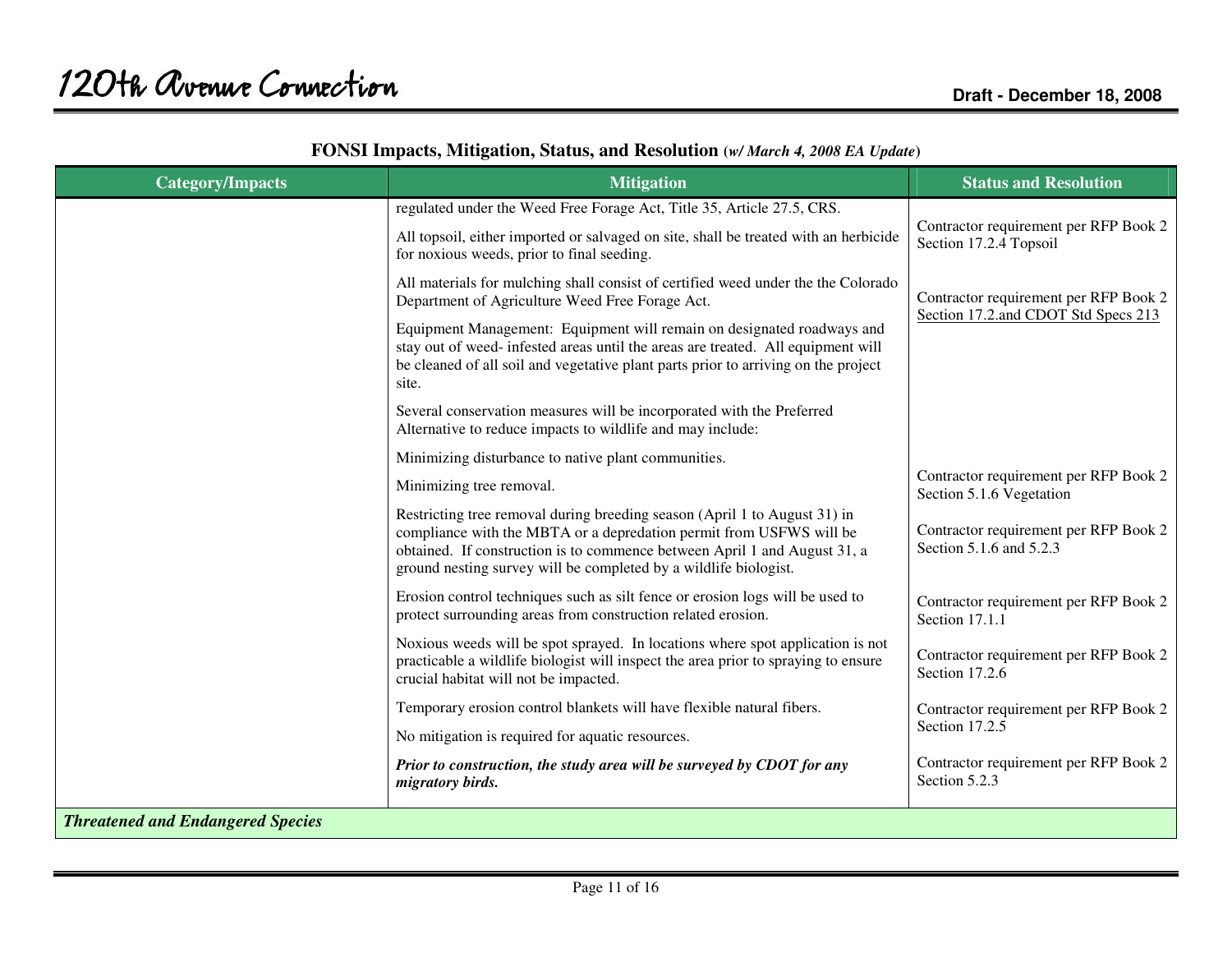| <b>Category/Impacts</b>                                                                                                                       | <b>Mitigation</b>                                                                                                                                                                                                                                                                                                                                                                                                                                                                                                                                                                                                                                                                                                                                                                                                                                                                                                                                                                     | <b>Status and Resolution</b>                                                                           |
|-----------------------------------------------------------------------------------------------------------------------------------------------|---------------------------------------------------------------------------------------------------------------------------------------------------------------------------------------------------------------------------------------------------------------------------------------------------------------------------------------------------------------------------------------------------------------------------------------------------------------------------------------------------------------------------------------------------------------------------------------------------------------------------------------------------------------------------------------------------------------------------------------------------------------------------------------------------------------------------------------------------------------------------------------------------------------------------------------------------------------------------------------|--------------------------------------------------------------------------------------------------------|
| No impact to federally listed species.<br>Impact to 1.2 2.7 acres of black-tailed prairie dog<br>habitat; a state species of special concern. | Prior to construction, CDOT (in coordination with the City and County of<br>Broomfield and the Colorado Division of Wildlife) will conduct a survey of the<br>impacted prairie dog town will be conducted to determine size and population<br>density. If prairie dogs are relocated or removed during the burrowing owl<br>nesting season (April 1 through July 31) the affected habitat will be surveyed<br>by a qualified biologist for the presence of burrowing owls. A survey also will<br>be conducted to determine burrowing owl presence in the construction area.<br>Based on that information, CDOT, in cooperation with Broomfield, will identify<br>appropriate relocation sites. Broomfield will identify general potential<br>relocation sites during review of their Prairie Dog policy. CDOT will follow the<br>CDOT Impacted Black-tailed Prairie Dog Policy (2005) and will coordinate<br>with Broomfield and other appropriate entities in the mitigation effort. | CDOT to conduct survey per<br>FONSI/EA Update on March 4, 2008                                         |
| <b>Historic and Archaeological Preservation</b>                                                                                               |                                                                                                                                                                                                                                                                                                                                                                                                                                                                                                                                                                                                                                                                                                                                                                                                                                                                                                                                                                                       |                                                                                                        |
| Determinations of no adverse effect and no<br>historic properties affected.                                                                   | No mitigation is required. In the event historic or prehistoric cultural remains are<br>exposed during any phase of construction, all work in the vicinity of the finds<br>will cease and the CDOT Senior Staff Archaeologist will be contacted to<br>evaluate the materials. Work will not resume until the archaeologist has<br>completed necessary consultation with the SHPO and any other agencies or<br>entities, as appropriate, and provided the Engineer with clearance to proceed.                                                                                                                                                                                                                                                                                                                                                                                                                                                                                          | Contractor requirement per RFP Book 2<br>Section 5.1.3 Archaeology                                     |
| <b>Paleontological Resources</b>                                                                                                              |                                                                                                                                                                                                                                                                                                                                                                                                                                                                                                                                                                                                                                                                                                                                                                                                                                                                                                                                                                                       |                                                                                                        |
| No previously documented fossil occurrences<br>were recorded or observed.                                                                     | Paleontological clearance is recommended only for the surface of the study area.<br>Because of its paleontologic sensitivity, monitoring of all areas where the<br>Denver/Arapahoe Formation would be impacted during construction excavations<br>is recommended. When the project design plans are finalized, the CDOT staff<br>paleontologist will examine them in order to estimate the impact to the Denver<br>Formation and the scope of paleontological monitoring work, if any, which is<br>required.                                                                                                                                                                                                                                                                                                                                                                                                                                                                          | Contractor/CDOT requirement per RFP<br>Book 2 Section 5.1.5 Paleontology and<br>CDOT Std Spec's 107.23 |
|                                                                                                                                               | It is possible that fossils could be present in Pleistocene-aged deposits within the<br>study area, and that these could be impacted during ground-disturbance.<br>Because Pleistocene-aged bones may be only partially mineralized and are often<br>superficially similar to modern bones, they can be difficult to distinguish. If any<br>sub-surface bones or other potential fossils are found anywhere within the study                                                                                                                                                                                                                                                                                                                                                                                                                                                                                                                                                          | Contractor/CDOT requirement per RFP<br>Book 2 Section 5.1.5 Paleontology and<br>CDOT Std Spec's 107.23 |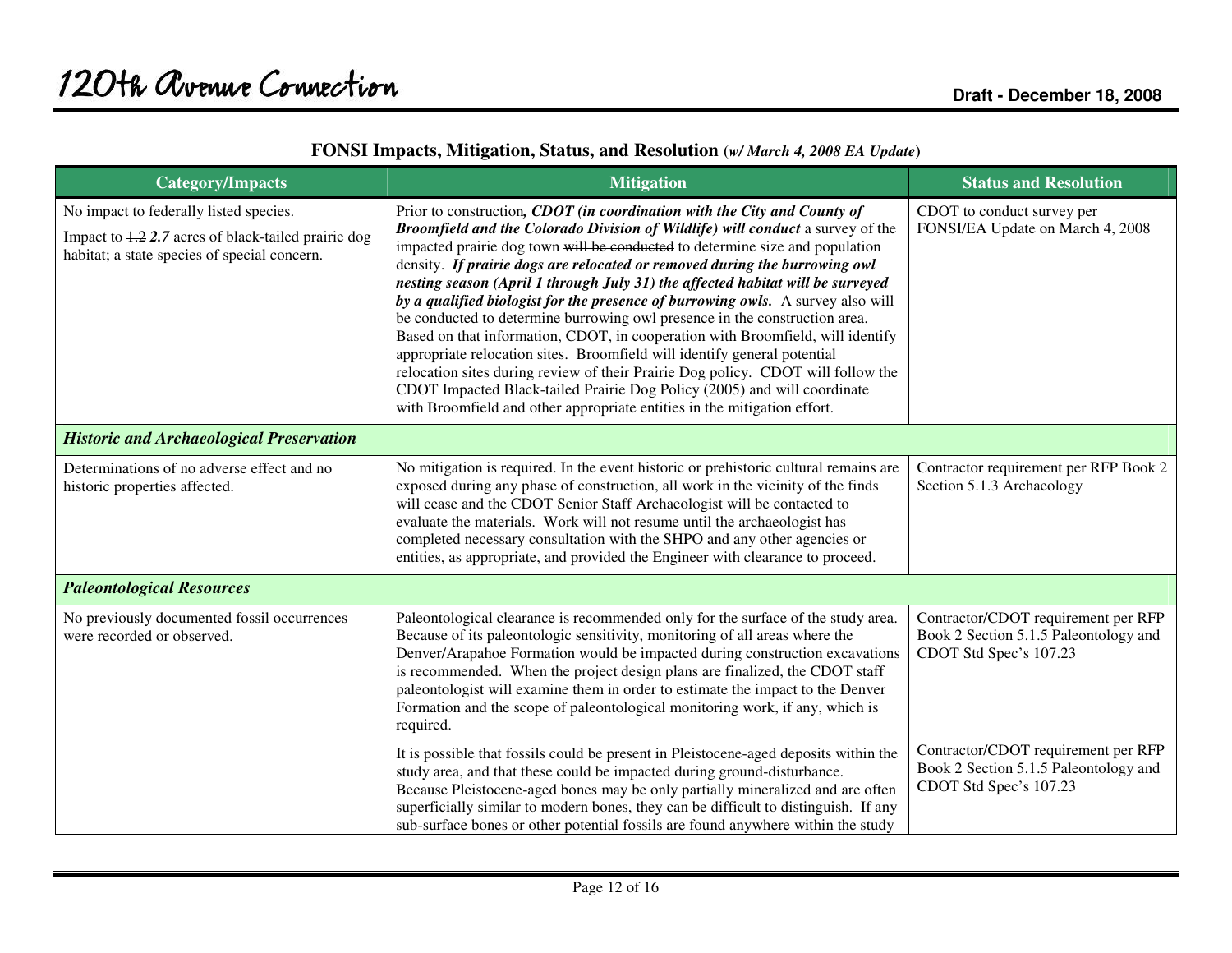| <b>Category/Impacts</b>                                                                                                                                                                                       | <b>Mitigation</b>                                                                                                                                                                                                                           | <b>Status and Resolution</b>                                                                                        |
|---------------------------------------------------------------------------------------------------------------------------------------------------------------------------------------------------------------|---------------------------------------------------------------------------------------------------------------------------------------------------------------------------------------------------------------------------------------------|---------------------------------------------------------------------------------------------------------------------|
|                                                                                                                                                                                                               | area during construction, the CDOT staff paleontologist will be notified<br>immediately to assess their significance and make further recommendations.                                                                                      |                                                                                                                     |
| <b>Hazardous Waste</b>                                                                                                                                                                                        |                                                                                                                                                                                                                                             |                                                                                                                     |
| Potential impacts from 8 sites identified in the<br>study area.                                                                                                                                               | Further environmental investigation of potentially contaminated properties is<br>recommended once the final design in completed and the final construction<br>footprint is identified.                                                      | Contractor requirement per RFP Book 2<br>Section 8.2.1 Demolition and Section<br>5.4 Recognized Hazardous Materials |
|                                                                                                                                                                                                               | Contamination will be properly managed in accordance with the requirements<br>set forth in CDOT Colorado Highway Specifications.                                                                                                            | Contractor requirement per RFP Book 2<br>Section 5.4 Hazardous Materials and<br>CDOT Std Spec Section 250           |
|                                                                                                                                                                                                               | The implementation of a Materials Management Plan (CDOT Standard<br>Specifications Section 250) will facilitate proper handling of anticipated and<br>unanticipated contaminated materials during the construction phase of the<br>project. |                                                                                                                     |
|                                                                                                                                                                                                               | The development of a project Health and Safety Plan (CDOT Standard<br>Specifications Section 250) will address the health and safety of all workers<br>involved in construction of the project.                                             |                                                                                                                     |
|                                                                                                                                                                                                               | Any excavation, pumping and/or dewatering activities of contaminated soils or<br>waters will require proper treatment and disposal.                                                                                                         |                                                                                                                     |
| <b>Visual Resources</b>                                                                                                                                                                                       |                                                                                                                                                                                                                                             |                                                                                                                     |
| Substantial visual impacts are not anticipated, nor<br>would the project disrupt significant feature views<br>or adversely affect any viewscapes of historic<br>properties of national or state significance. | All disturbed areas will be revegetated with native grass and forb species. Seed,<br>mulch and mulch tackifier will be applied in phases throughout construction.                                                                           | Contractor requirement per RFP Book 2<br>Section 17.2.5 Perm. Native Seeding                                        |
|                                                                                                                                                                                                               | Efforts to minimize visual impacts associated with construction will be made.                                                                                                                                                               |                                                                                                                     |
| <b>Parks and Recreation Properties</b>                                                                                                                                                                        |                                                                                                                                                                                                                                             |                                                                                                                     |
| No impact.                                                                                                                                                                                                    | No mitigation is required.                                                                                                                                                                                                                  | N/A (RFP Book 2 Section 5.1.5)                                                                                      |
| <b>Section 6(f) Coordination</b>                                                                                                                                                                              |                                                                                                                                                                                                                                             |                                                                                                                     |
| No impact.                                                                                                                                                                                                    | No mitigation is required.                                                                                                                                                                                                                  | N/A (RFP Book 2 Section 5.1.5)                                                                                      |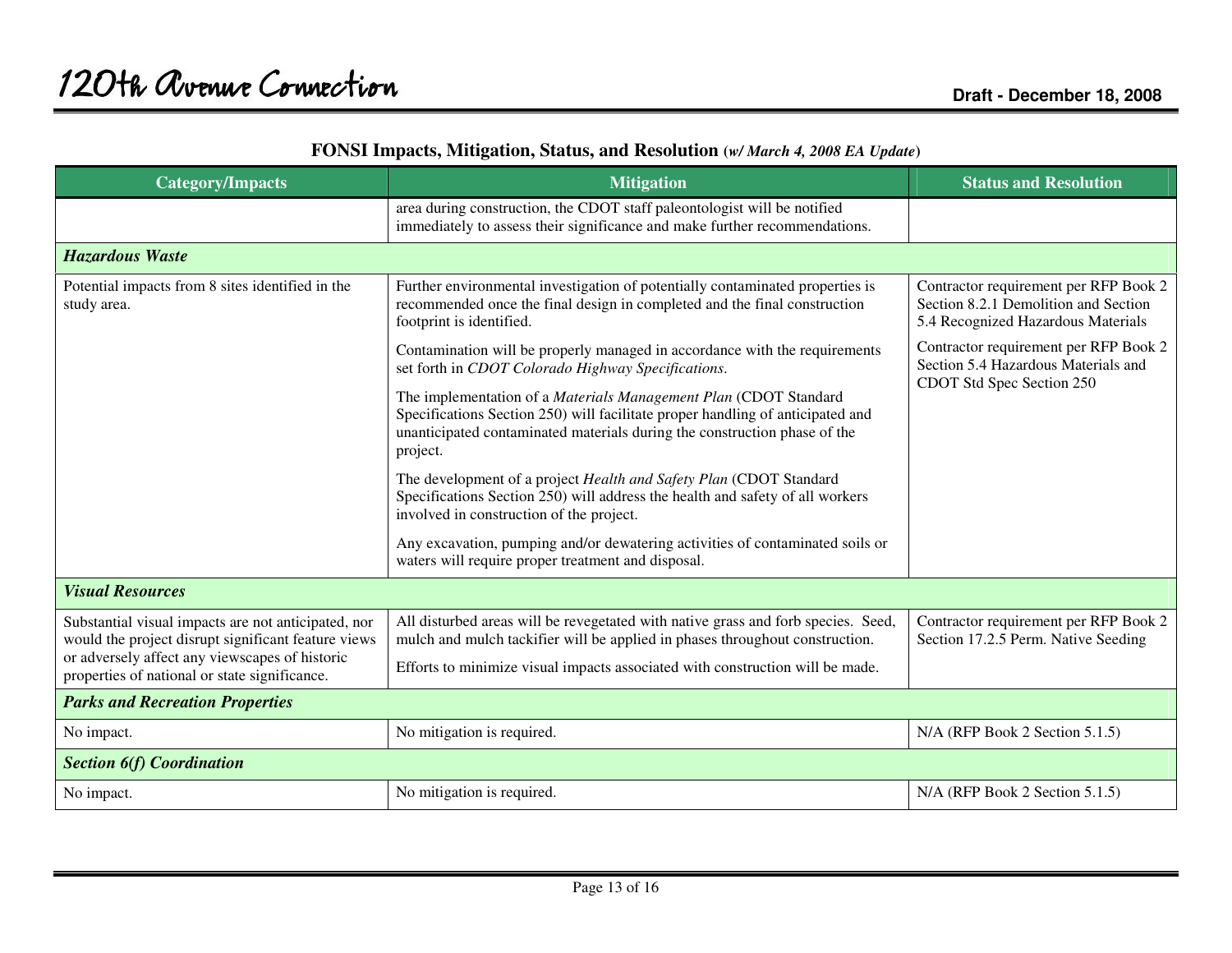| <b>Category/Impacts</b>                                                                                                                                                                                                                                                   | <b>Mitigation</b>                                                                                                                                                                                                                                                                                                                                                                                                                                                                                                                                                                                                                                                                                                                                                                                                                                                                                                                                                                                                                                                                                                                                                                                                                                                                                                                            | <b>Status and Resolution</b>                                                                                                                                                                                                                                                                                                                                                                                                                                                                                                                                                                                           |
|---------------------------------------------------------------------------------------------------------------------------------------------------------------------------------------------------------------------------------------------------------------------------|----------------------------------------------------------------------------------------------------------------------------------------------------------------------------------------------------------------------------------------------------------------------------------------------------------------------------------------------------------------------------------------------------------------------------------------------------------------------------------------------------------------------------------------------------------------------------------------------------------------------------------------------------------------------------------------------------------------------------------------------------------------------------------------------------------------------------------------------------------------------------------------------------------------------------------------------------------------------------------------------------------------------------------------------------------------------------------------------------------------------------------------------------------------------------------------------------------------------------------------------------------------------------------------------------------------------------------------------|------------------------------------------------------------------------------------------------------------------------------------------------------------------------------------------------------------------------------------------------------------------------------------------------------------------------------------------------------------------------------------------------------------------------------------------------------------------------------------------------------------------------------------------------------------------------------------------------------------------------|
| <b>Construction</b>                                                                                                                                                                                                                                                       |                                                                                                                                                                                                                                                                                                                                                                                                                                                                                                                                                                                                                                                                                                                                                                                                                                                                                                                                                                                                                                                                                                                                                                                                                                                                                                                                              |                                                                                                                                                                                                                                                                                                                                                                                                                                                                                                                                                                                                                        |
| Potential for decreased mobility during<br>construction, dust, noise, runoff, traffic<br>congestion, temporary restricted access to<br>residences and businesses, and visual intrusions to<br>motorists and residents.<br>Rail operations may be temporarily interrupted. | Mitigation for direct impacts could include implementation of the following<br>measures during construction:<br>Construction of noise walls (determined to be feasible and reasonable during<br>design stages) prior to construction or in an early phase of construction.<br>Maintain access to local businesses and residences, especially along 120 <sup>th</sup><br>Avenue.<br>Coordinate detour routes to avoid overloading local streets.<br>Minimize construction duration in residential areas, as much as possible.<br>Avoid nighttime activities in residential areas, as much as possible.<br>Re-route truck traffic away from residential streets, where possible.<br>Combine noisy operations to occur in the same period.<br>Conduct pile driving and other high-noise activities during daytime construction,<br>where possible.<br>Develop traffic management plans.<br>Maintain traffic flow during peak travel times by minimizing lane closures, if<br>possible.<br>Coordinate with emergency service providers to minimize delays and ensure<br>access to properties.<br>Use signage, T.V. and radio announcements to announce and advertise timing of<br>road closures.<br>During peak travel times, keep as many lanes as possible open by temporarily<br>shifting lanes within the existing framework of the roadway. | Phase 2 only<br>Contractor requirement per RFP Book 2<br>Section 16.1.6 Bus. & Private Access<br>Contractor Requirement per RFP Book<br>2 Section 16 Maintenance of Traffic<br>and CDOT Std Specs Section 107.07<br>Contractor requirement per RFP Book 2<br>Section 5.1.2.1 Construction Noise<br>Contractor requirement per RFP Book 2<br>Section 16.1.2<br><b>Contractor Requirement per RFP Book</b><br>2 Section 16<br>Contractor requirement per RFP Book 2<br>Section 16.1.5 $2nd$ to last paragraph<br>Contractor requirement per RFP Book 2<br>Section 4 4.1 Public Information Plan<br>RFP Book 2 Section 16 |
| <b>Permits</b>                                                                                                                                                                                                                                                            |                                                                                                                                                                                                                                                                                                                                                                                                                                                                                                                                                                                                                                                                                                                                                                                                                                                                                                                                                                                                                                                                                                                                                                                                                                                                                                                                              |                                                                                                                                                                                                                                                                                                                                                                                                                                                                                                                                                                                                                        |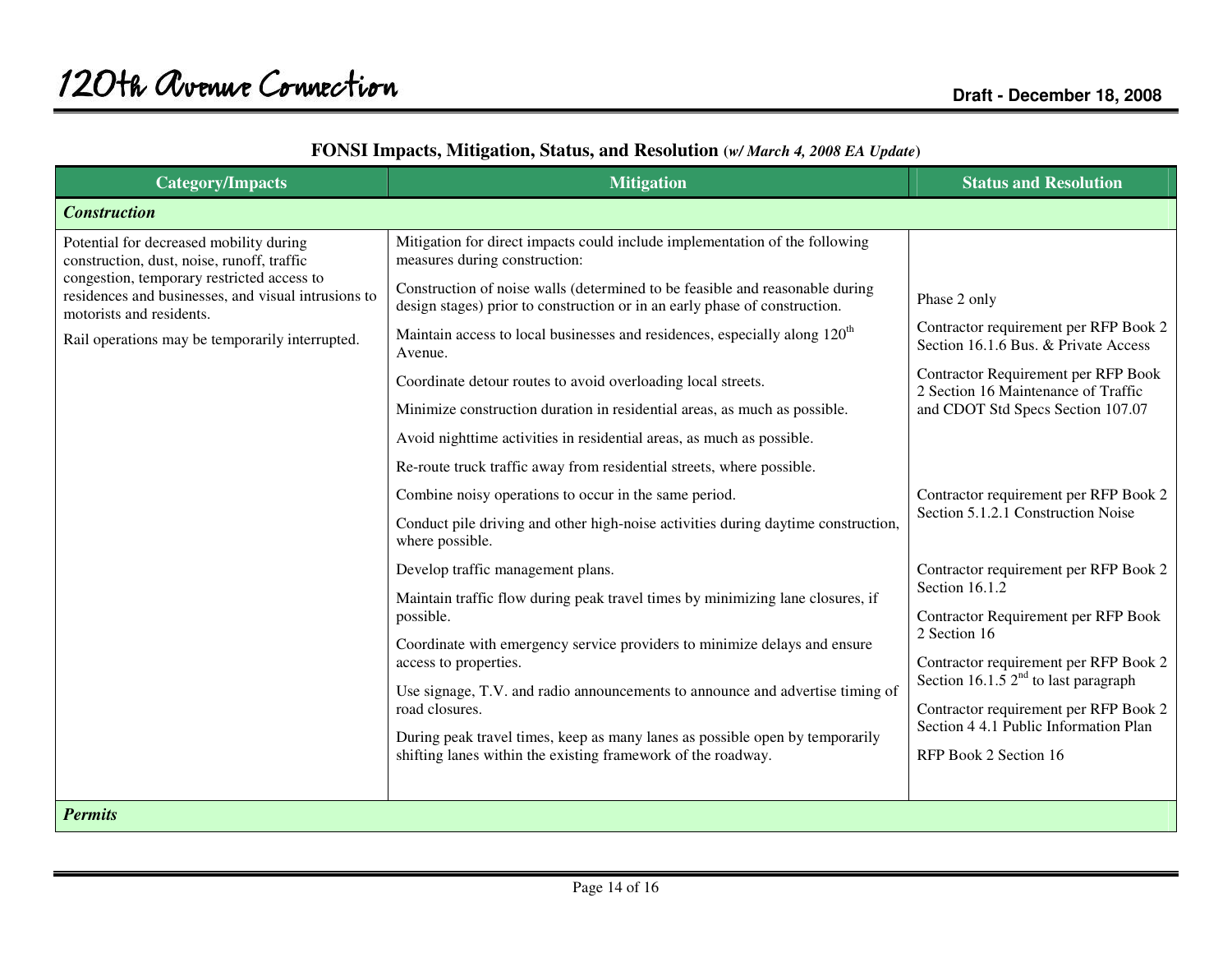| <b>Category/Impacts</b> | <b>Mitigation</b>                                                                                                                                                                                                                                                                                                                                                                                                                                                                                                                                                                                                                                    | <b>Status and Resolution</b>                                                                                                                                                                                                                                     |
|-------------------------|------------------------------------------------------------------------------------------------------------------------------------------------------------------------------------------------------------------------------------------------------------------------------------------------------------------------------------------------------------------------------------------------------------------------------------------------------------------------------------------------------------------------------------------------------------------------------------------------------------------------------------------------------|------------------------------------------------------------------------------------------------------------------------------------------------------------------------------------------------------------------------------------------------------------------|
|                         | The following permits or coordination may be required for the Preferred<br>Alternative and will be obtained prior to construction:                                                                                                                                                                                                                                                                                                                                                                                                                                                                                                                   |                                                                                                                                                                                                                                                                  |
|                         | National Pollutant Discharge Elimination System (NPDES), issued by the<br>Colorado Department of Public Health and Environment (CDPHE). This storm<br>water discharge permit is required to assure the quality of storm water runoff.                                                                                                                                                                                                                                                                                                                                                                                                                | Contractor requirement per RFP Book 2<br>Section 5.2 & Section 12.1.2.1 NPDES<br>Stormwater Discharge Permit                                                                                                                                                     |
|                         | Municipal Separate Storm Sewer System (MS4) Permit<br>issued by CDPHE. The study area falls within the CDPHE<br>Phase II Storm Water Regulations "Urbanized Areas," and<br>therefore would follow the requirements of CDOT's MS4<br>permit.<br>Section 402: Construction Dewatering Permit issued by<br>CDPHE-Water Quality Control Division (WQCD) would be<br>required for dewatering of construction areas, if necessary. In<br>addition, if contaminated groundwater is anticipated, an<br>Individual Construction Dewatering Permit would be required<br>wherever construction dewatering could potentially strike<br>contaminated groundwater. | Contractor requirement per RFP Book 2<br>Section 12.1.2.2 Municipal Separate<br>Storm Sewer System (MS4) Permit<br>Contractor requirement per RFP Book 2<br>Section 5.2.5 Construction Dewatering<br>Permit and CDOT Std Specs Section<br>107.25 and Section 250 |
|                         | Nest Take Permit, issued by the U.S. Fish and Wildlife Service (USFWS) if<br>active nests are to be removed or if the nest is a raptor nest, active or not.                                                                                                                                                                                                                                                                                                                                                                                                                                                                                          | Contractor requirement per RFP Book 2<br>Section 5                                                                                                                                                                                                               |
|                         | Prairie Dog Relocation or Removal Permit, issued by the Colorado Division<br>of Wildlife (CDOW). This permit will be required for relocation or removal of<br>prairie dogs from private or public land. Prairie dog relocations from private<br>lands also would require a permit issued by the City and County of Broomfield.<br>In conformance with state law, prairie dogs shall not be relocated to other                                                                                                                                                                                                                                        | CDOT and Contractor requirements per<br>RFP Book 2 Section 5.3.1                                                                                                                                                                                                 |
|                         | counties without the prior approval of the County Commissioners of that county.                                                                                                                                                                                                                                                                                                                                                                                                                                                                                                                                                                      | Contractor requirement per RFP Book 2<br>Section 5.2 table<br>Contractor requirement per RFP Book 2                                                                                                                                                              |
|                         | Fugitive Dust Permit is required if more than 25 acres of land is impacted<br>and/or project duration is longer than six months.                                                                                                                                                                                                                                                                                                                                                                                                                                                                                                                     | Section 5.2 table<br>Contractor requirement per RFP Book 2                                                                                                                                                                                                       |
|                         | State Access Permit, from CDOT.                                                                                                                                                                                                                                                                                                                                                                                                                                                                                                                                                                                                                      | Section 5.2 table                                                                                                                                                                                                                                                |
|                         | Construction Access Permits from CDOT and the City and County of<br>Broomfield for detours and lane closures along West 120 <sup>th</sup> Avenue.                                                                                                                                                                                                                                                                                                                                                                                                                                                                                                    | Contractor requirement per RFP Book 2                                                                                                                                                                                                                            |